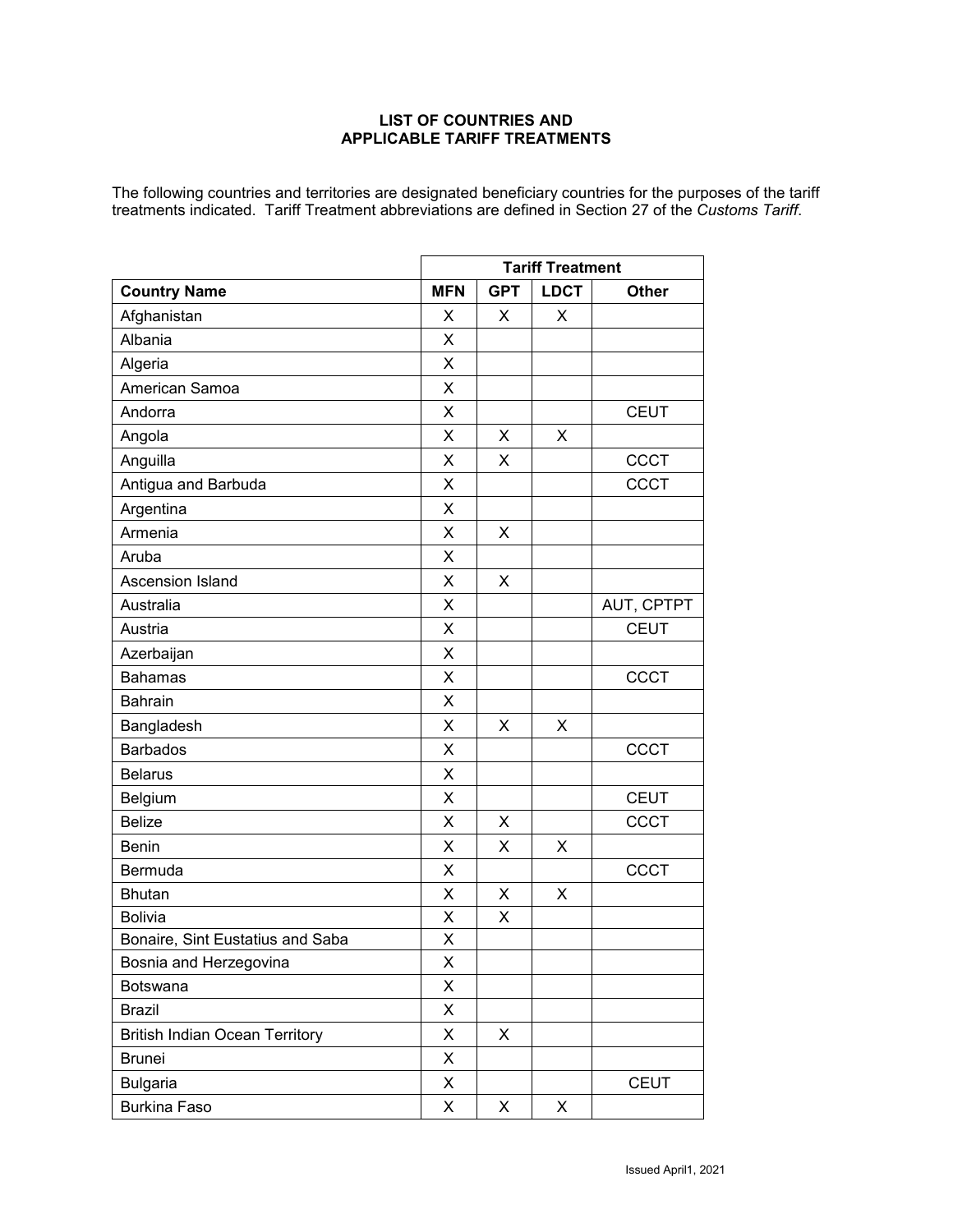|                              |            | <b>Tariff Treatment</b> |             |              |
|------------------------------|------------|-------------------------|-------------|--------------|
| <b>Country Name</b>          | <b>MFN</b> | <b>GPT</b>              | <b>LDCT</b> | <b>Other</b> |
| <b>Burma</b>                 | X          | X                       | X           |              |
| <b>Burundi</b>               | X          | X                       | X           |              |
| Cambodia                     | X          | X                       | X           |              |
| Cameroon                     | X          | X                       |             |              |
| Canary Islands               | X          | X                       |             | <b>CEUT</b>  |
| Cape Verde                   | X          | X                       | X           |              |
| Cayman Islands               | X          |                         |             | <b>CCCT</b>  |
| Central African Republic     | X          | X                       | X           |              |
| Ceuta and Melilla            | X          | X                       |             | <b>CEUT</b>  |
| Chad                         | X          | X                       | X           |              |
| <b>Channel Islands</b>       | X          |                         |             | <b>UKT</b>   |
| Chile                        | X          |                         |             | <b>CT</b>    |
| China                        | X          |                         |             |              |
| Christmas Island             | X          | X                       |             |              |
| Cocos (Keeling) Islands      | X          | X                       |             |              |
| Colombia                     | X          |                         |             | <b>COLT</b>  |
| Comoros                      | X          | X                       | X           |              |
| Congo                        | X          | X                       |             |              |
| Cook Islands                 | X          | X                       |             |              |
| Costa Rica                   | X          |                         |             | <b>CRT</b>   |
| Côte d'Ivoire                | X          | X                       |             |              |
| Croatia                      | X          |                         |             | <b>CEUT</b>  |
| Cuba                         | X          |                         |             |              |
| Curaçao                      | X          |                         |             |              |
| Cyprus                       | X          |                         |             | <b>CEUT</b>  |
| Czech Republic               | X          |                         |             | <b>CEUT</b>  |
| Democratic Republic of Congo | X          | X                       | X           |              |
| Denmark                      | X          |                         |             | <b>CEUT</b>  |
| Djibouti                     | X          | X                       | X           |              |
| Dominica                     | X          |                         |             | <b>CCCT</b>  |
| Dominican Republic           | X          |                         |             |              |
| Ecuador                      | X          |                         |             |              |
| Egypt                        | X          | X                       |             |              |
| El Salvador                  | X          | X                       |             |              |
| <b>Equatorial Guinea</b>     | X          |                         |             |              |
| Eritrea                      | X          | X                       | X           |              |
| Estonia                      | X          |                         |             | <b>CEUT</b>  |
| Ethiopia                     | X          | X                       | X           |              |
| <b>Falkland Islands</b>      | X          | X                       |             |              |

 $\overline{\mathbf{I}}$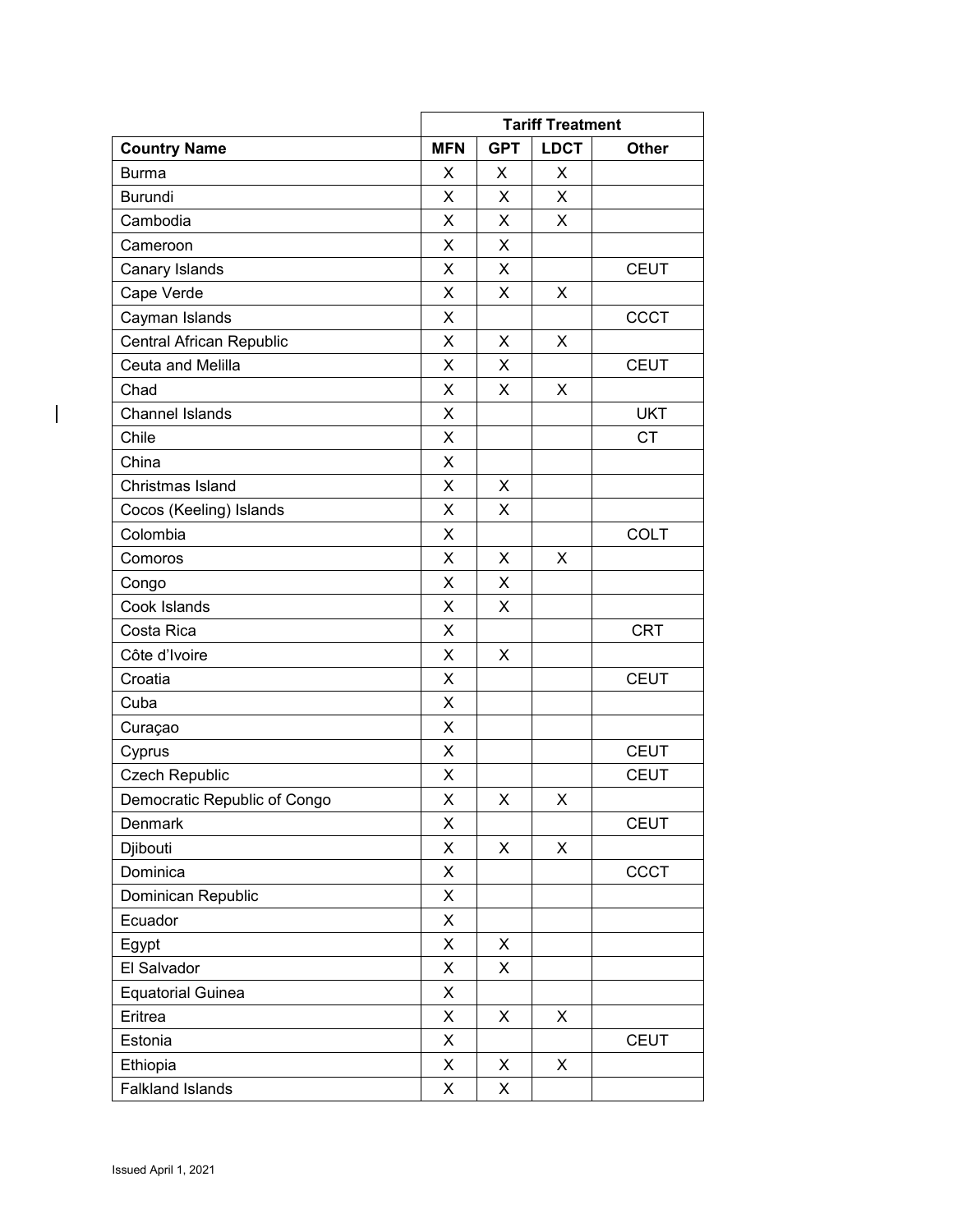|                                                  | <b>Tariff Treatment</b> |            |             |              |
|--------------------------------------------------|-------------------------|------------|-------------|--------------|
| <b>Country Name</b>                              | <b>MFN</b>              | <b>GPT</b> | <b>LDCT</b> | <b>Other</b> |
| Faroe Islands                                    | X                       |            |             |              |
| Fiji                                             | X                       | X          |             |              |
| Finland                                          | X                       |            |             | <b>CEUT</b>  |
| France                                           | X                       |            |             | <b>CEUT</b>  |
| French Guiana                                    | X                       |            |             | <b>CEUT</b>  |
| French Polynesia                                 | X                       |            |             |              |
| <b>French Southern and Antarctic Territories</b> | X                       | X          |             |              |
| Gabon                                            | X                       |            |             |              |
| Gambia                                           | X                       | X          | X           |              |
| Georgia                                          | X                       | X          |             |              |
| Germany                                          | X                       |            |             | <b>CEUT</b>  |
| Ghana                                            | X                       | X          |             |              |
| Gibraltar                                        | X                       |            |             | <b>UKT</b>   |
| Greece                                           | X                       |            |             | <b>CEUT</b>  |
| Greenland                                        | X                       |            |             |              |
| Grenada                                          | X                       |            |             | <b>CCCT</b>  |
| Guadeloupe                                       | X                       |            |             | <b>CEUT</b>  |
| Guam                                             | X                       |            |             |              |
| Guatemala                                        | X                       | X          |             |              |
| Guinea                                           | X                       | X          | X           |              |
| Guinea-Bissau                                    | X                       | X          | X           |              |
| Guyana                                           | X                       | X          |             | <b>CCCT</b>  |
| Haiti                                            | X                       | X          | X           |              |
| Honduras                                         | X                       | X          |             | <b>HNT</b>   |
| Hong Kong                                        | X                       |            |             |              |
| Hungary                                          | X                       |            |             | <b>CEUT</b>  |
| Iceland                                          | X                       |            |             | IT           |
| India                                            | X                       |            |             |              |
| Indonesia                                        | X                       |            |             |              |
| Iran                                             | X                       |            |             |              |
| Iraq                                             | X                       | X          |             |              |
| Ireland                                          | X                       |            |             | <b>CEUT</b>  |
| Isle of Man                                      | X                       |            |             | <b>UKT</b>   |
| Israel                                           | X                       |            |             | <b>CIAT</b>  |
| Italy                                            | X                       |            |             | <b>CEUT</b>  |
| Jamaica                                          | X                       |            |             | CCCT         |
| Japan                                            | X                       |            |             | <b>CPTPT</b> |
| Jordan                                           | X                       |            |             | JT           |
| Kazakhstan                                       | X                       |            |             |              |

 $\mathbf{I}$ 

 $\overline{\phantom{a}}$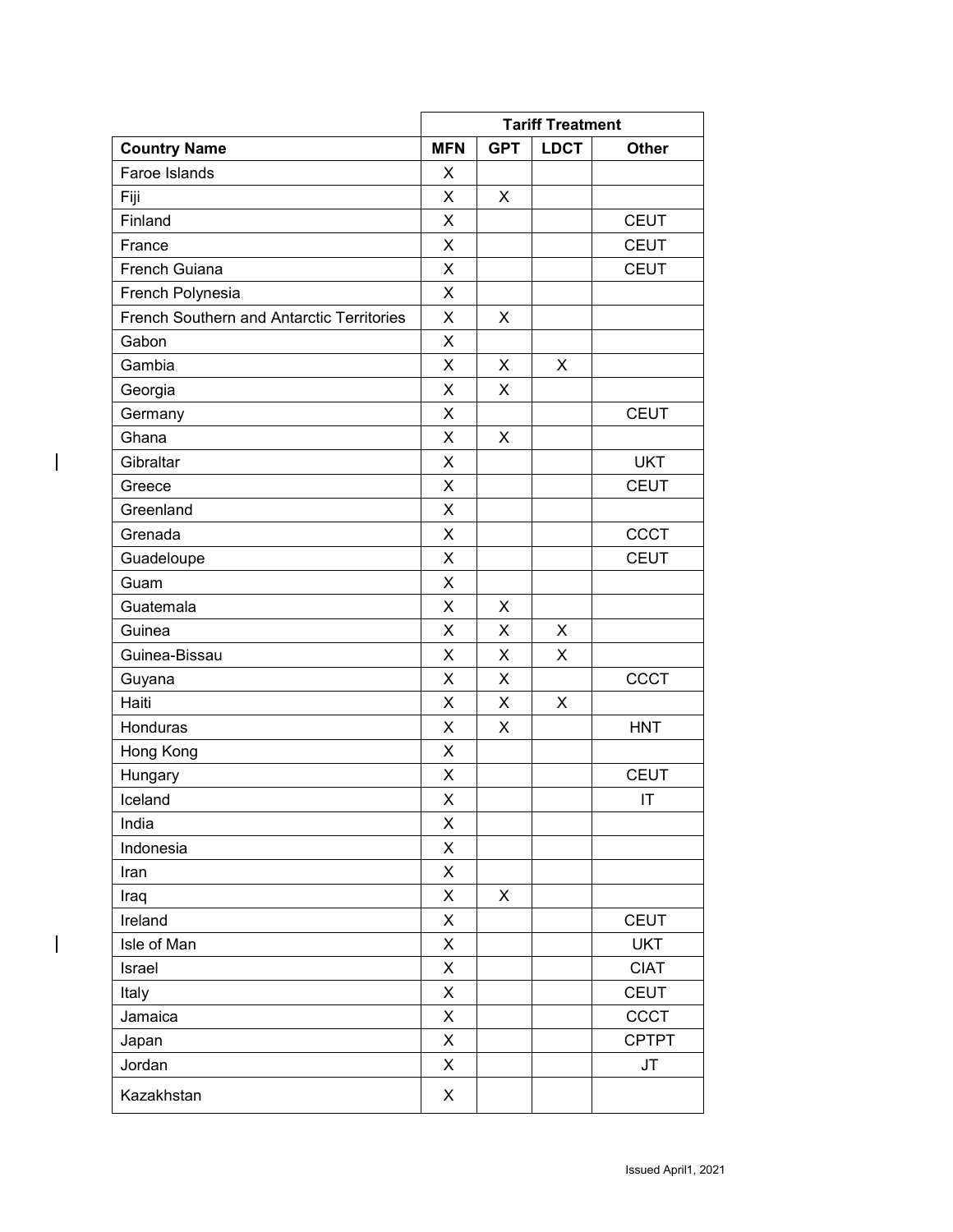|                     |            | <b>Tariff Treatment</b> |             |              |
|---------------------|------------|-------------------------|-------------|--------------|
| <b>Country Name</b> | <b>MFN</b> | <b>GPT</b>              | <b>LDCT</b> | <b>Other</b> |
| Kenya               | X          | X                       |             |              |
| Kiribati            | X          | X                       | X           |              |
| Kosovo              | X          |                         |             |              |
| Kuwait              | X          |                         |             |              |
| Kyrgyzstan          | X          | X                       |             |              |
| Laos                | X          | X                       | X           |              |
| Latvia              | X          |                         |             | <b>CEUT</b>  |
| Lebanon             | X          |                         |             |              |
| Lesotho             | X          | X                       | X           |              |
| Liberia             | X          | X                       | X           |              |
| Libya               | X          |                         |             |              |
| Liechtenstein       | X          |                         |             | <b>SLT</b>   |
| Lithuania           | X          |                         |             | <b>CEUT</b>  |
| Luxembourg          | X          |                         |             | <b>CEUT</b>  |
| Macao               | X          |                         |             |              |
| Macedonia           | X          |                         |             |              |
| Madagascar          | X          | X                       | X           |              |
| Malawi              | X          | X                       | X           |              |
| Malaysia            | X          |                         |             |              |
| <b>Maldives</b>     | X          |                         |             |              |
| Mali                | X          | X                       | X           |              |
| Malta               | X          |                         |             | <b>CEUT</b>  |
| Mariana Islands     | X          |                         |             |              |
| Marshall Islands    | X          | X                       |             |              |
| Martinique          | X          |                         |             | <b>CEUT</b>  |
| Mauritania          | Χ          | X                       | X           |              |
| <b>Mauritius</b>    | X          |                         |             |              |
| Mayotte             | Χ          |                         |             | <b>CEUT</b>  |
| Mexico              | X          |                         |             | MXT, CPTPT   |
| Micronesia          | X          | X                       |             |              |
| Moldova             | X          | X                       |             |              |
| Monaco              | Χ          |                         |             | <b>CEUT</b>  |
| Mongolia            | X          | X                       |             |              |
| Montenegro          | X          |                         |             |              |
| Montserrat          | Χ          | X                       |             | CCCT         |
| Morocco             | X          | X                       |             |              |
| Mozambique          | X          | X                       | X           |              |
| Namibia             | X          |                         |             |              |
| Nauru               | X          | X                       |             |              |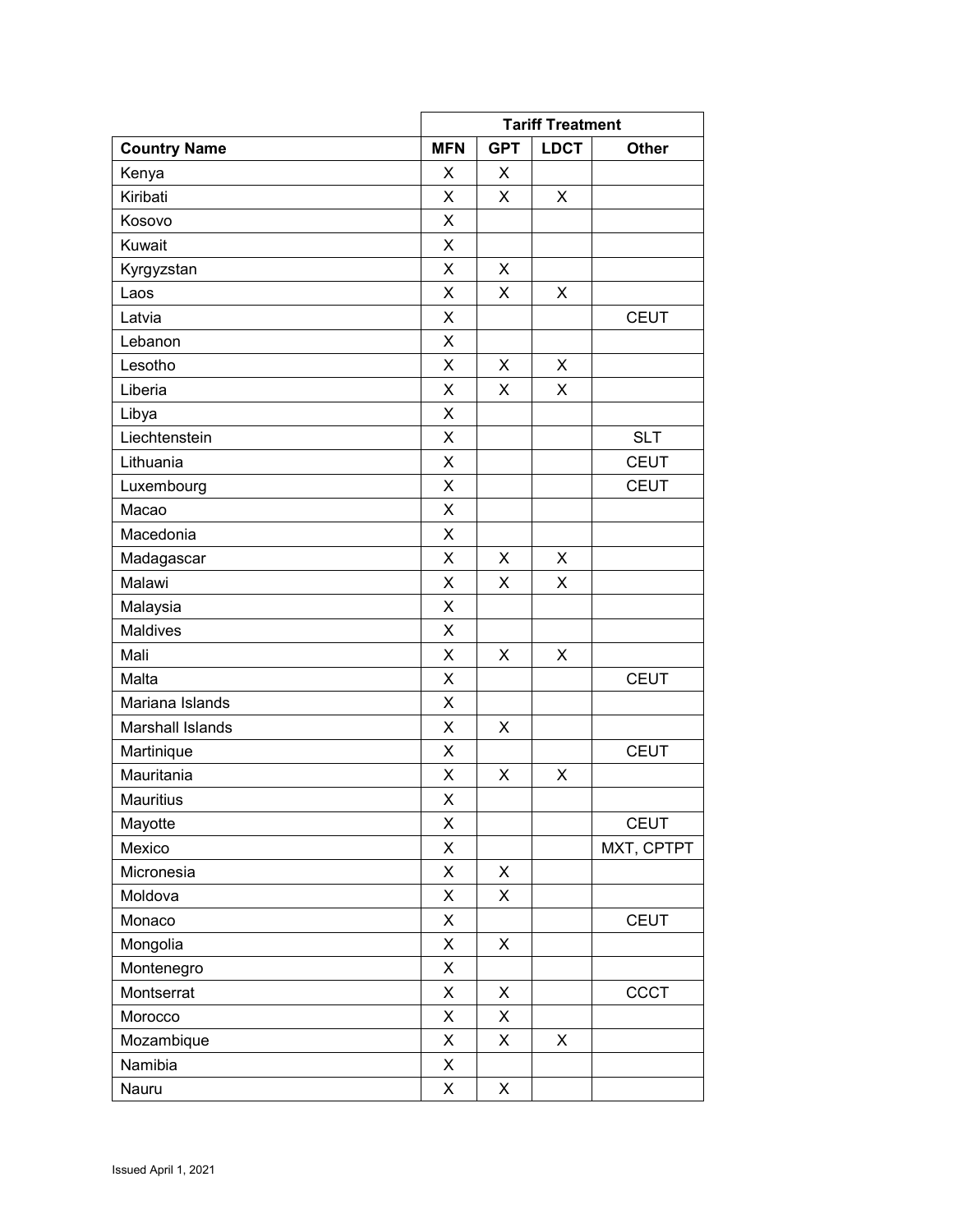|                                  |            | <b>Tariff Treatment</b> |             |              |
|----------------------------------|------------|-------------------------|-------------|--------------|
| <b>Country Name</b>              | <b>MFN</b> | <b>GPT</b>              | <b>LDCT</b> | <b>Other</b> |
| Nepal                            | X          | X                       | X           |              |
| Netherlands                      | X          |                         |             | <b>CEUT</b>  |
| New Caledonia and Dependencies   | X          |                         |             |              |
| New Zealand                      | X          |                         |             | NZT, CPTPT   |
| Nicaragua                        | X          | X                       |             |              |
| Niger                            | X          | X                       | X           |              |
| Nigeria                          | X          | X                       |             |              |
| <b>Niue</b>                      | X          | X                       |             |              |
| Norfolk Island                   | X          | X                       |             |              |
| Norway                           | X          |                         |             | <b>NT</b>    |
| Oman                             | X          |                         |             |              |
| Pakistan                         | X          | X                       |             |              |
| Palau                            | X          |                         |             |              |
| Panama                           | X          |                         |             | <b>PAT</b>   |
| Papua New Guinea                 | X          | X                       |             |              |
| Paraguay                         | X          | X                       |             |              |
| Peru                             | X          |                         |             | <b>PT</b>    |
| Philippines                      | X          | X                       |             |              |
| Pitcairn                         | X          | X                       |             |              |
| Poland                           | X          |                         |             | <b>CEUT</b>  |
| Portugal                         | X          |                         |             | <b>CEUT</b>  |
| Puerto Rico                      | X          |                         |             | <b>UST</b>   |
| Qatar                            | X          |                         |             |              |
| Réunion                          | X          |                         |             | <b>CEUT</b>  |
| Romania                          | X          |                         |             | <b>CEUT</b>  |
| Russia                           | х          |                         |             |              |
| Rwanda                           | Χ          | X                       | X           |              |
| Saint Barthélemy                 | х          |                         |             | <b>CEUT</b>  |
| Saint Helena and Dependencies    | X          | X                       |             |              |
| Saint Kitts and Nevis            | X          |                         |             | CCCT         |
| Saint Lucia                      | X          |                         |             | <b>CCCT</b>  |
| <b>Saint Martin</b>              | X          |                         |             | <b>CEUT</b>  |
| Saint Pierre and Miquelon        | X          |                         |             |              |
| Saint Vincent and the Grenadines | X          |                         |             | CCCT         |
| Samoa                            | X          | X                       | X           |              |
| San Marino                       | X          |                         |             | <b>CEUT</b>  |
| Sao Tome and Principe            | X          | X                       | X           |              |
| Saudi Arabia                     | X          |                         |             |              |
| Senegal                          | X          | X                       | X           |              |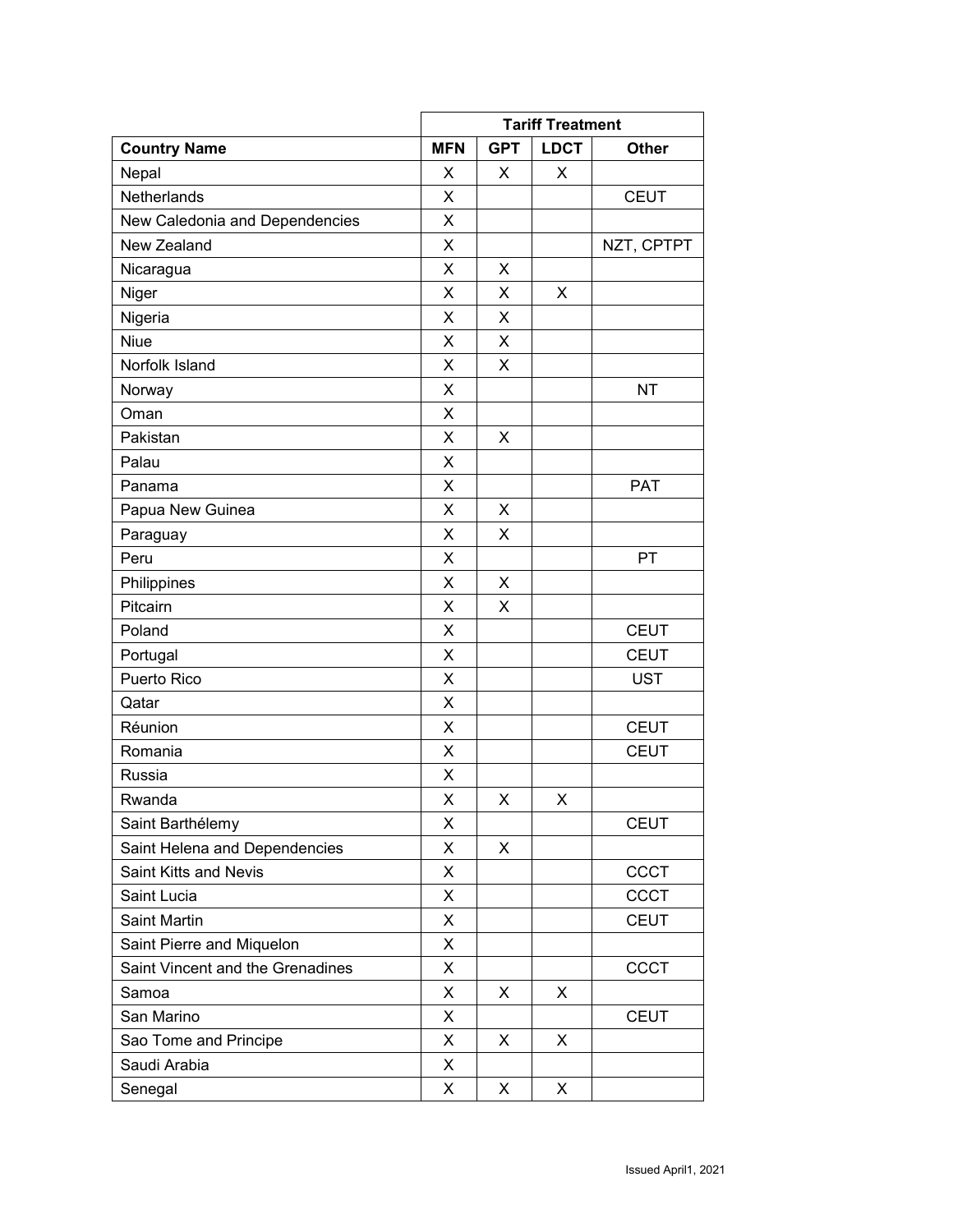|                                                 | <b>Tariff Treatment</b> |            |                    |              |
|-------------------------------------------------|-------------------------|------------|--------------------|--------------|
| <b>Country Name</b>                             | <b>MFN</b>              | <b>GPT</b> | <b>LDCT</b>        | <b>Other</b> |
| Serbia                                          | X                       |            |                    |              |
| Seychelles                                      | X                       |            |                    |              |
| Sierra Leone                                    | X                       | X          | X                  |              |
| Singapore                                       | X                       |            |                    | <b>CPTPT</b> |
| Sint Maarten                                    | X                       |            |                    |              |
| Slovakia                                        | X                       |            |                    | <b>CEUT</b>  |
| Slovenia                                        | X                       |            |                    | <b>CEUT</b>  |
| Solomon Islands                                 | X                       | X          | X                  |              |
| Somalia                                         | X                       | X          | X                  |              |
| South Africa                                    | X                       |            |                    |              |
| South Georgia and the South Sandwich<br>Islands | X                       |            |                    |              |
| South Korea                                     | X                       |            |                    | <b>KRT</b>   |
| South Sudan                                     | X                       | X          | X                  |              |
| Spain                                           | X                       |            |                    | <b>CEUT</b>  |
| Sri Lanka                                       | X                       | X          |                    |              |
| Sudan                                           | X                       | X          | X                  |              |
| Suriname                                        | X                       |            |                    |              |
| Swaziland                                       | X                       | X          |                    |              |
| Sweden                                          | X                       |            |                    | <b>CEUT</b>  |
| Switzerland                                     | X                       |            |                    | <b>SLT</b>   |
| Syria                                           | X                       | X          |                    |              |
| Taiwan                                          | X                       |            |                    |              |
| Tajikistan                                      | X                       | X          |                    |              |
| Tanzania                                        | X                       | X          | X                  |              |
| Thailand                                        | X                       |            |                    |              |
| Timor-Leste                                     | X                       | X          | X                  |              |
| Togo                                            | X                       | X          | $\pmb{\mathsf{X}}$ |              |
| Tokelau Islands                                 | X                       | X          |                    |              |
| Tonga                                           | X                       | X          |                    |              |
| <b>Trinidad and Tobago</b>                      | X                       |            |                    | <b>CCCT</b>  |
| Tristan Da Cunha                                | X                       | X          |                    |              |
| Tunisia                                         | X                       |            |                    |              |
| Turkey                                          | X                       |            |                    |              |
| Turkmenistan                                    | X                       | X          |                    |              |
| <b>Turks and Caicos Islands</b>                 | X                       |            |                    | <b>CCCT</b>  |
| Tuvalu                                          | X                       | X          | X                  |              |
| Uganda                                          | X                       | X          | X                  |              |
| Ukraine                                         | X                       | X          |                    | <b>UAT</b>   |
| <b>United Arab Emirates</b>                     | X                       |            |                    |              |